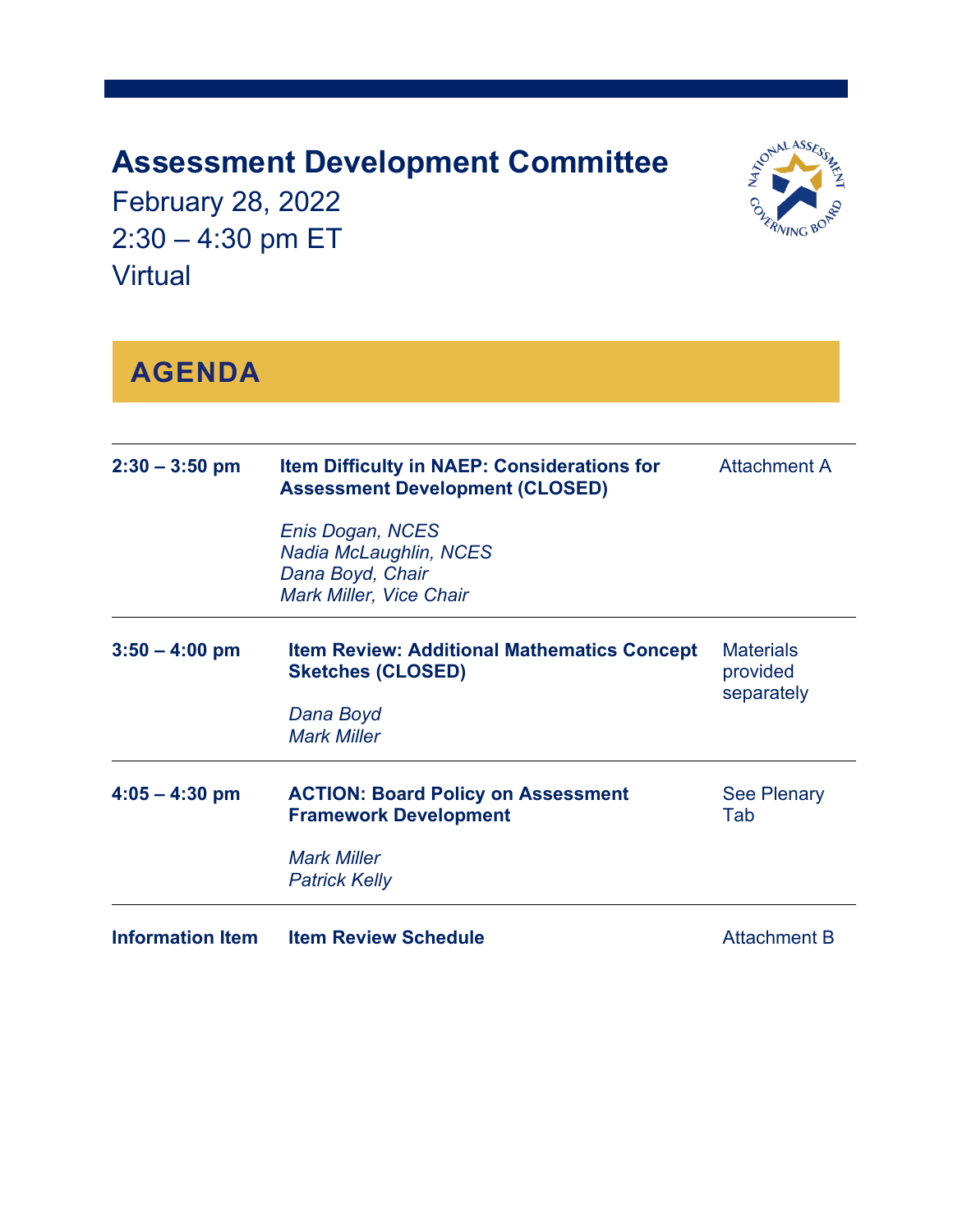<span id="page-1-0"></span>

## Item Difficulty in NAEP: Considerations for Assessment Development

During the most recent Committee on Standards, Design and Methodology (COSDAM) meeting, Enis Dogan of the National Center for Education Statistics (NCES) gave a presentation titled "Improving Measurement and Reporting of Lower-Performing Students". This presentation focused on the degree of alignment between student ability and item difficulty and ongoing development and design efforts to improve measurement in the below *NAEP Basic* range. The goal of these design and development efforts is to ensure that the item pool varies in difficulty as much as the students vary in ability.

While these design and development efforts serve an important role in measuring lower performing students, assessment development must balance several competing demands, including alignment to the constructs and specifications outlined in NAEP frameworks and maintaining trend. In this closed session, we will continue to look at the degree of alignment between student ability and difficulty of the items in NAEP assessments by examining item/person maps that show student score distributions and the distributions of difficulty of items side-by-side. We will also continue to present current development and design efforts to improve measurement of lower performing students, and provide additional considerations for assessment development (i.e., NAEP frameworks and trend).